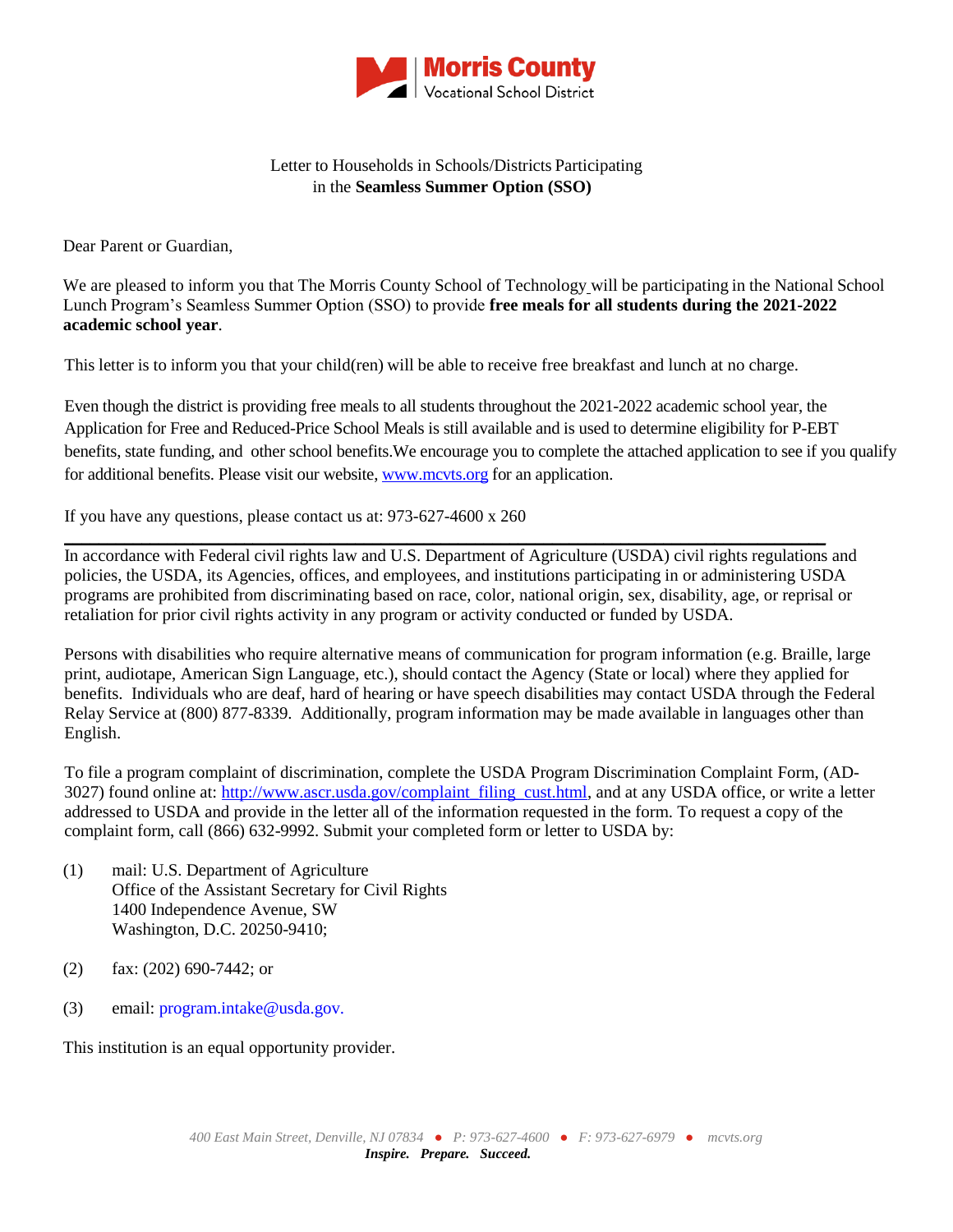## **SEAMLESS SUMMER OPTION FREQUENTLY ASKED QUESTIONS ABOUT THE APPLICATION FOR FREE AND REDUCED PRICE SCHOOL MEALS**

This packet includes the Application for Free and Reduced Price School Meals, and a set of detailed instructions. Below are some common questions and answers to help you with the application process.

Children may receive additional benefits if your household's income falls at or below the limits on this chart.

| FEDERAL ELIGIBILITY INCOME CHART For School Year 2021-2022 |               |         |        |  |
|------------------------------------------------------------|---------------|---------|--------|--|
| <b>Household Size</b>                                      | <b>Annual</b> | Monthly | Weekly |  |
|                                                            | 23,828        | 1,986   | 459    |  |
| 2                                                          | 32,227        | 2,686   | 620    |  |
| 3                                                          | 40,626        | 3,386   | 782    |  |
| 4                                                          | 49,025        | 4,086   | 943    |  |
| 5                                                          | 57,424        | 4,786   | 1,105  |  |
| 6                                                          | 65,823        | 5,486   | 1,266  |  |
| 7                                                          | 74,222        | 6,186   | 1,428  |  |
| 8                                                          | 82,621        | 6,886   | 1,589  |  |
| Each additional person:                                    | 8,399         | 700     | 162    |  |

- 1. HOW DO I KNOW IF MY CHILDREN QUALIFY AS HOMELESS, MIGRANT, OR RUNAWAY? If you answer "yes" to one or more of the following questions, your children may qualify. Please contact your school for more information: Do the members of your household lack a permanent address? Are you staying together in a shelter, hotel, or other temporary housing arrangement? Does your family relocate on a seasonal basis? Are any children living with you who have chosen to leave their prior family or household?
- 2. DO I NEED TO FILL OUT AN APPLICATION FOR EACH CHILD? No. *Use one Application for Free and Reduced Price School Meals for all students in your household.* We cannot approve an application that is not complete, so be sure to fill out all required information. Return the completed application to one of your children's schools.
- 3. SHOULD I FILL OUT AN APPLICATION IF I RECEIVED A **DIRECT CERTIFICATION NOTIFICATION LETTER** THIS SCHOOL YEAR SAYING MY CHILDREN ARE ALREADY APPROVED FOR FREE MEALS? No, but please read the letter you got carefully and follow the instructions. If any children in your household were missing from your eligibility notification, contact **your school** immediately.
- 4. CAN I APPLY ONLINE? If available, you are encouraged to complete an online application instead of a paper application if you are able. The online application has the same requirements and will ask you for the same information as the paper application. Contact **your school if you have any questions about the online application.**
- 5. MY CHILD'S APPLICATION WAS APPROVED LAST YEAR. DO I NEED TO FILL OUT A NEW ONE? Yes.
- 6. I GET WIC. SHOULD I FILL OUT AN APPLICATION? Children in households participating in WIC may be eligible for additional benefits. Please send in an application.
- 7. WILL THE INFORMATION I GIVE BE CHECKED? Yes. We may also ask you to send written proof of the household income you report.
- 8. WHAT IF I DISAGREE WITH THE SCHOOL'S DECISION ABOUT MY APPLICATION? You should talk to school officials. You also may ask for a hearing by calling or writing to: